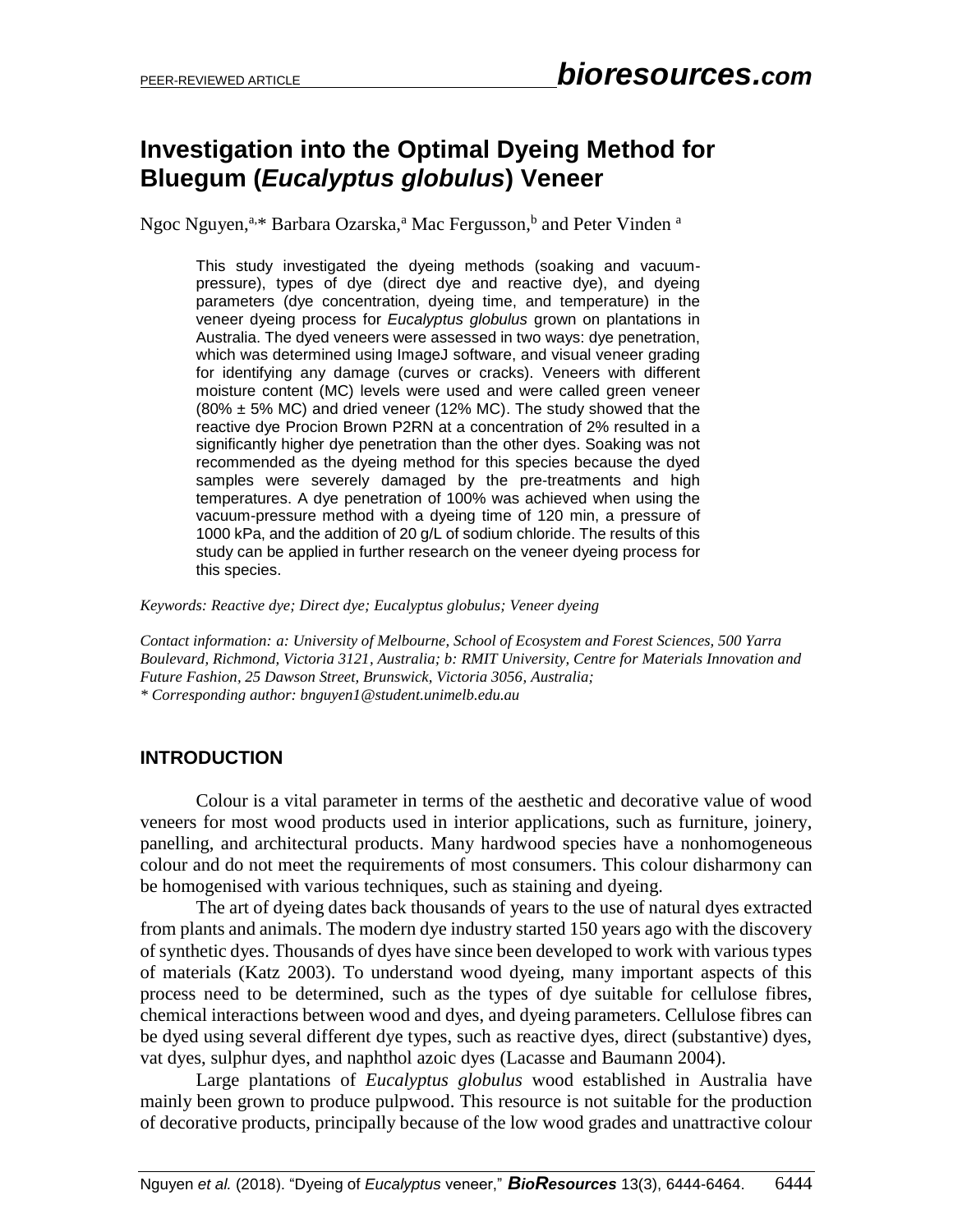(McGavin *et al.* 2015). The manufacture of veneer-based products has recently been identified as having an unprecedented opportunity to promote higher value utilization of plantation resources. However, many uncertainties remain regarding the impacts of the inferior wood quality of young plantation trees on the product recovery and value, as well as the optimal processing techniques. Moreover, the quality of veneers and veneer-based products is far from optimal because these trees are young and have small diameters. The veneers also have substantial colour variation that affects the added value of the final products. Developing production methods that can enhance the appearance of low-quality veneers produced from young, small-diameter logs has great potential.

An innovative method for enhancing the appearance of low-quality veneers has been developed by ALPI, a company in Italy that is involved in the production of multilaminar veneers, which are also called "reconstructed veneers". One of the most important stages in multilaminar production is dyeing the veneer throughout its entire thickness, which can be achieved by dyeing the veneer with dyes of different colours, depending on the appearance of the products, their design, and market demand.

In the current multilaminar veneer manufacturing process, veneer dyeing is normally applied to give veneers a colour similar to that of another timber or to minimise variations and make the veneers more homogeneous in colour (Castro and Zanuttini 2004). Basically, veneer dyeing methods are based on the deep colouration of wood, which is known as wood impregnation or dyeing, as opposed to surface colouration (varnishing and painting). The method used depends on the applications of the veneers (Kwiatkowski 2007). The benefit of dyeing is that the colour cannot be removed by sanding because the veneer is dyed throughout its entire thickness (Wagenführ *et al.* 2012).

Although veneer dyeing technology has been well advanced in Italy, it has focused on poplar veneers, using plantation wood that is characterised by a low density, even colour, small number of defects, and high permeability. Conversely, the majority of plantation eucalypts have a medium to high density, many defects, uneven colour, and low permeability. Therefore, a detailed study is required to investigate the veneer dyeing process for eucalypt veneers.

The aim of this study was to investigate the dyeing methods, types of dye, and dyeing parameters that would be the most suitable for dyeing *Eucalyptus globulus* veneers. The results of this study can be applied in further research on the veneer dyeing process of this species.

### **EXPERIMENTAL**

### **Materials**

### *Samples*

The *Eucalyptus globulus* wood was obtained from a commercial plantation in Ballan, Victoria, Australia. The plantation was established in June 2000 by Australian Bluegum Plantations Company, and the trees were harvested in December 2015. The trees used in this study were felled at an average stump height of 0.5 m. From each tree, three 1.8-m long billets were cut from the bottom of the logs. The billets were then rotary peeled using a spindleless veneer four-foot-lathe. The lathe was operated and set with parameters determined for peeling *Eucalyptus globulus* to provide the optimal veneer quality in relation to veneer thickness variation along and cross the grain, surface roughness, and flatness (McGavin *et al.* 2014).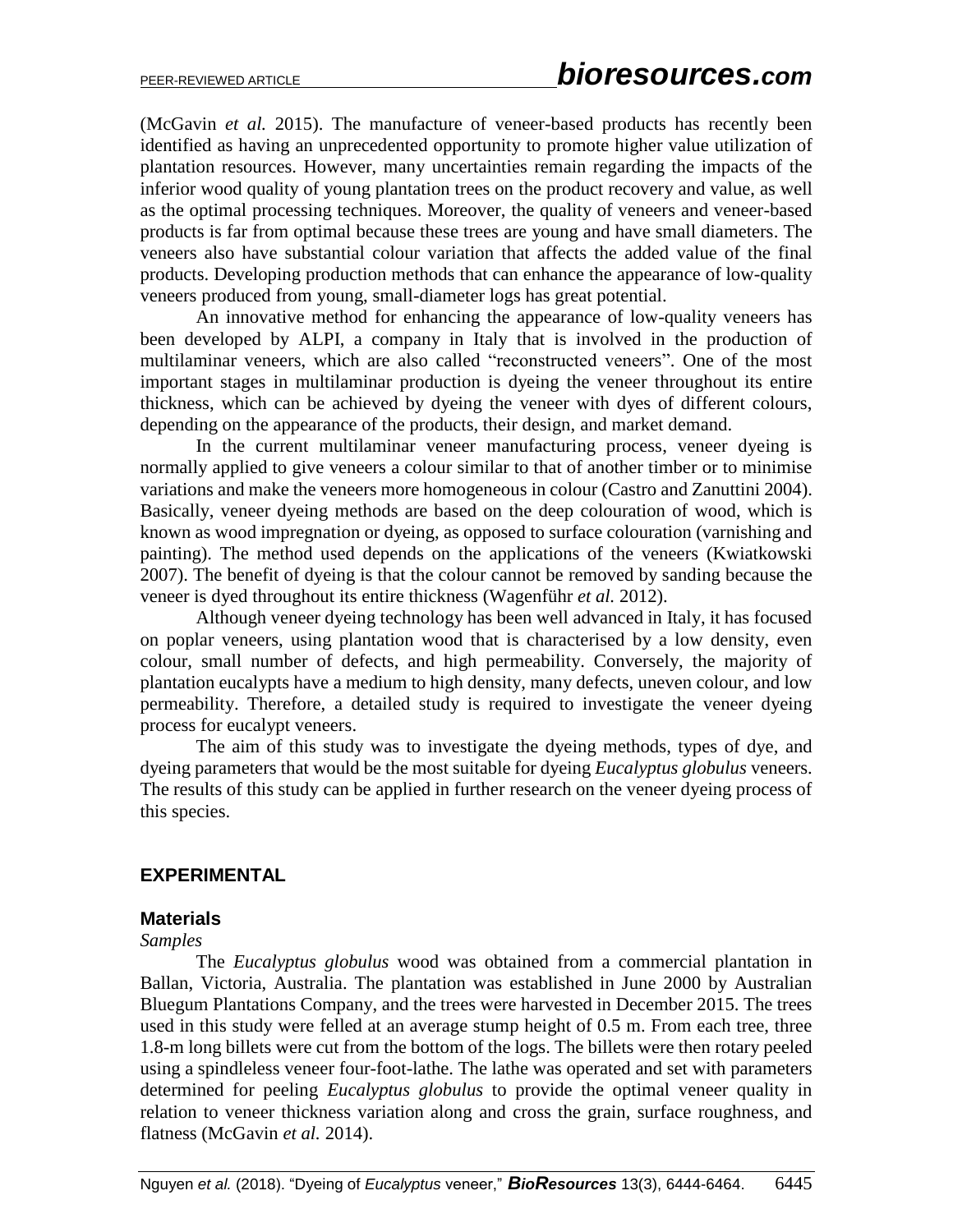Veneers made from sapwood and heartwood with two different moisture content (MC) levels were used to conduct the dyeing experiments and were labelled green veneer  $(80\% \pm 5\% \text{ MC})$  and dried veneer (12% MC). The sample dimensions were 100 mm x 50 mm x 2.6 mm, which was based on the dimensions of the equipment used in the experiments. The veneer thickness was selected because this represents the most common veneer thickness used for wood veneer-based products in Australia. There were 12 samples for each combination of the experiments.

The quality of the wood veneer was assessed by visual grading based on Australian and New Zealand standard *AS/NZS 2269.0:2012* (Standard Australia 2012). D-grade was the visual grade quality for the selected veneers.

### *Dyes*

In this study, two different types of dye were used: direct (substantive) dye and reactive dye. The dark brown colour of the dyes allowed for easy observation of dye penetration into the wood veneers. Direct and reactive dyes were selected because they are the most common types used for dyeing cellulose fibres, as they are known to be compatible (Shore 1995; Lacasse and Baumann 2004). Materials dyed with these dye types have also been reported to have a very good wash fastness (Shore 1995).

Two different dyes in the category of the reactive dye were used: Procion H-EXL and Procion Brown P2RN. One direct dye was used, which was the mixture of Sirius Red F-4BL, Sirius Yellow K-GRL, and Sirius Grey K-CGL. All of the dyes were purchased from Dyechem Australia Pty Limited (Melbourne, Australia).

Soaking and vacuum-pressure methods were used in this study to compare the results and select the suitable method for veneer dyeing. These processes were conducted at RMIT University, Centre for Materials Innovation and Future Fashion and the University of Melbourne, Creswick Campus, Victoria, Australia.

### *Equipment*

The equipment used for the soaking method were as follows:

- Atlas Launder-Ometer (Rock Hill, SC, USA):
- This piece of equipment is also called a "shaker". The shaker comes with an easy opening door and quick-lock retention bars for easy loading and unloading of the containers (20 container capacity).
- Magnet stirring device (also known as a magnetic stir plate or magnetic stirrer) (Industrial Equipment & Control Pty., Ltd, Thornbury, Victoria, Australia): This piece of equipment is very common in experimental chemistry. Using a magnetic stirrer rather than manual stirring is critical for consistent, reproducible mixing or mixing over long periods of time. Solutions are mixed with the magnetic stirrer using an external magnetic field that rotates a small magnetic bar that has been placed in the mixture.
- AHIBA TurboColor (Crewe, United Kingdom): This piece of equipment is a state-of-the-art dyeing unit for dyeing cotton and is located at RMIT University, Centre for Advanced Materials and Performance Textiles. The TurboColor moves the liquid in a circular rotation over a wide temperature range.
- Ultrasonic bath (UNISONICS MODEL FXP12DH, Australian Scientific Pty., Ltd, KOTARA, NSW, Australia):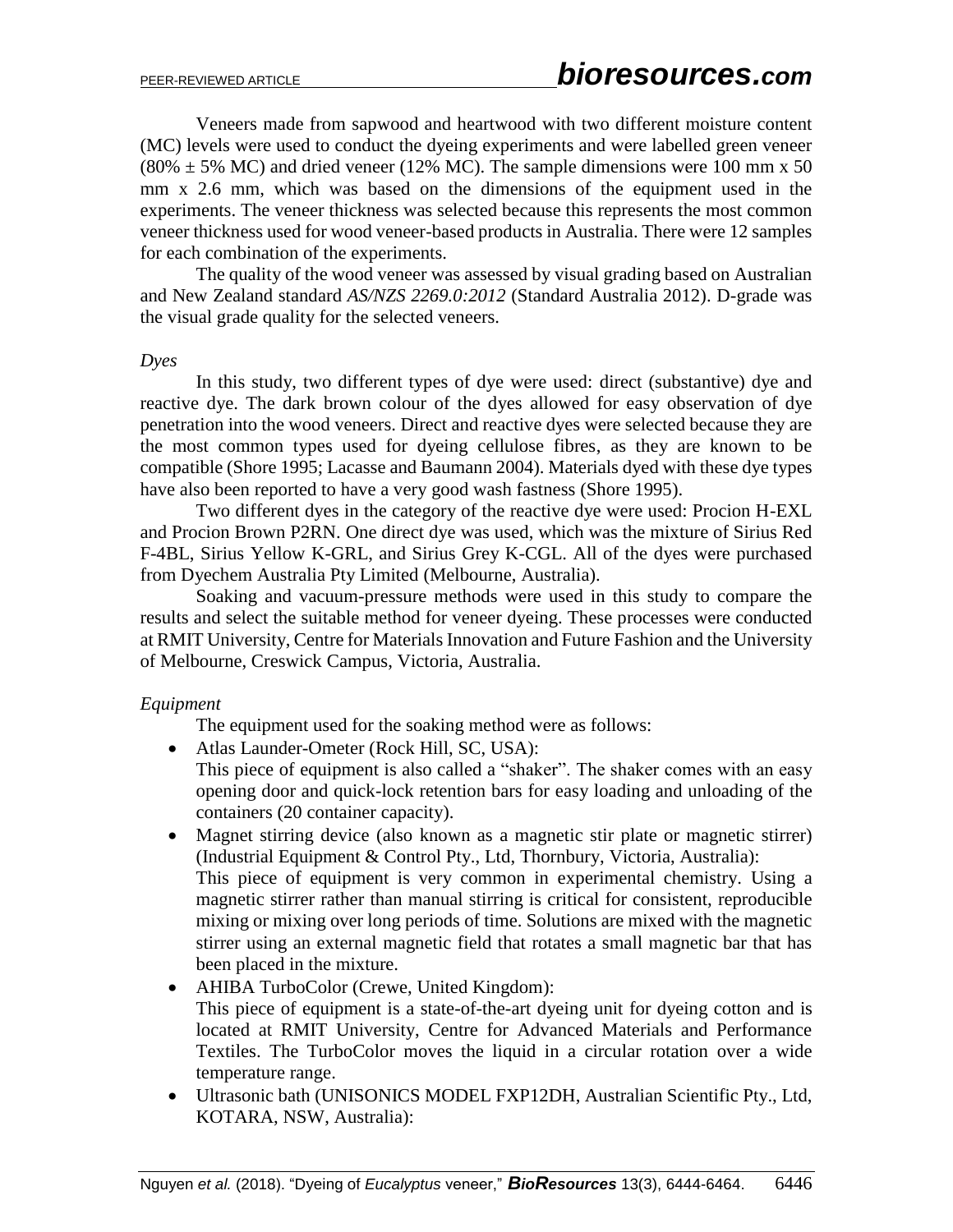This piece of equipment is an Australian made ultrasonic bath, which is designed for medical, dental, and chemical laboratories and where all forms of contamination are lightly deposited. The manufacturer states that the thermostat control on the bath can go up to 120 °C, but recommends a maximum temperature of 60 °C.

The equipment used for the vacuum-pressure method was a wood treatment plant with a high pressure (up to  $1500 \text{ kPa} = 1.5 \text{ MPa}$ ) that is located at the Creswick Campus of the University of Melbourne.

### **Methods**

### *Dye solution preparation*

The brown reactive dye of Procion H-EXL was a mixture of Procion Red H-EXL, Procion Yellow H-EXL, and Procion Blue H-EXL. The brown direct dye was a mixture of brand dyes manufactured by DyStar Global Headquarters (Singapore), (Sirius Red F-4BL, Sirius Yellow K-GRL, and Sirius Grey K-CGL).

Each of the dyes (red, yellow, and blue/grey) was prepared by dissolving 1 g of the dye in 100 mL of water in a standard flask. Therefore, a 2% total dye concentration was made using the following dye concentrations: 1% yellow, 0.5% red, and 0.5% blue/grey. A 2% concentration of the reactive Procion Brown P2RN was prepared by dissolving 2 g of the dye in 100 mL of water in a standard flask. All of the dye solutions were made at ambient temperature (20 °C  $\pm$  3 °C) in the laboratories.

### *Soaking (dipping) method*

Several dyeing schedules were used in the experiments (Fig. 1). After each stage of the experiments and based on the results, some dye types, dyeing parameters, and equipment were eliminated.

The suitable equipment, dyes, and dyeing parameters used in this study were selected based on the dye penetration percentage, which was determined with ImageJ software (developed by Wayne Rasband at the National Institute of Mental Health, Bethesda, Maryland, USA), and visual veneer grading to assess any damage (curves or cracks).

The first three stages were applied to the following dyeing process:

- A liquor ratio of 10:1 (water:veneer sample weight) was used in all pots,
- $\bullet$  1.0 g/L of sequestering agent (10% solution) was added to the solution,
- The veneers were dyed for half of the required time, 20  $g/L$  of sodium carbonate were added, and then the veneers were dyed for the other half of the required time.

Therefore, the total dyeing time shown in the experimental framework is the sum of the two time periods. In the first stage of the study, only heartwood samples were used. This decision was based on the knowledge that heartwood is less permeable than sapwood (*i.e.*, if heartwood can be dyed, then sapwood can also be dyed).

Detailed dyeing schedules for each of the stages from Fig. 1 are given in Tables 1 through 5.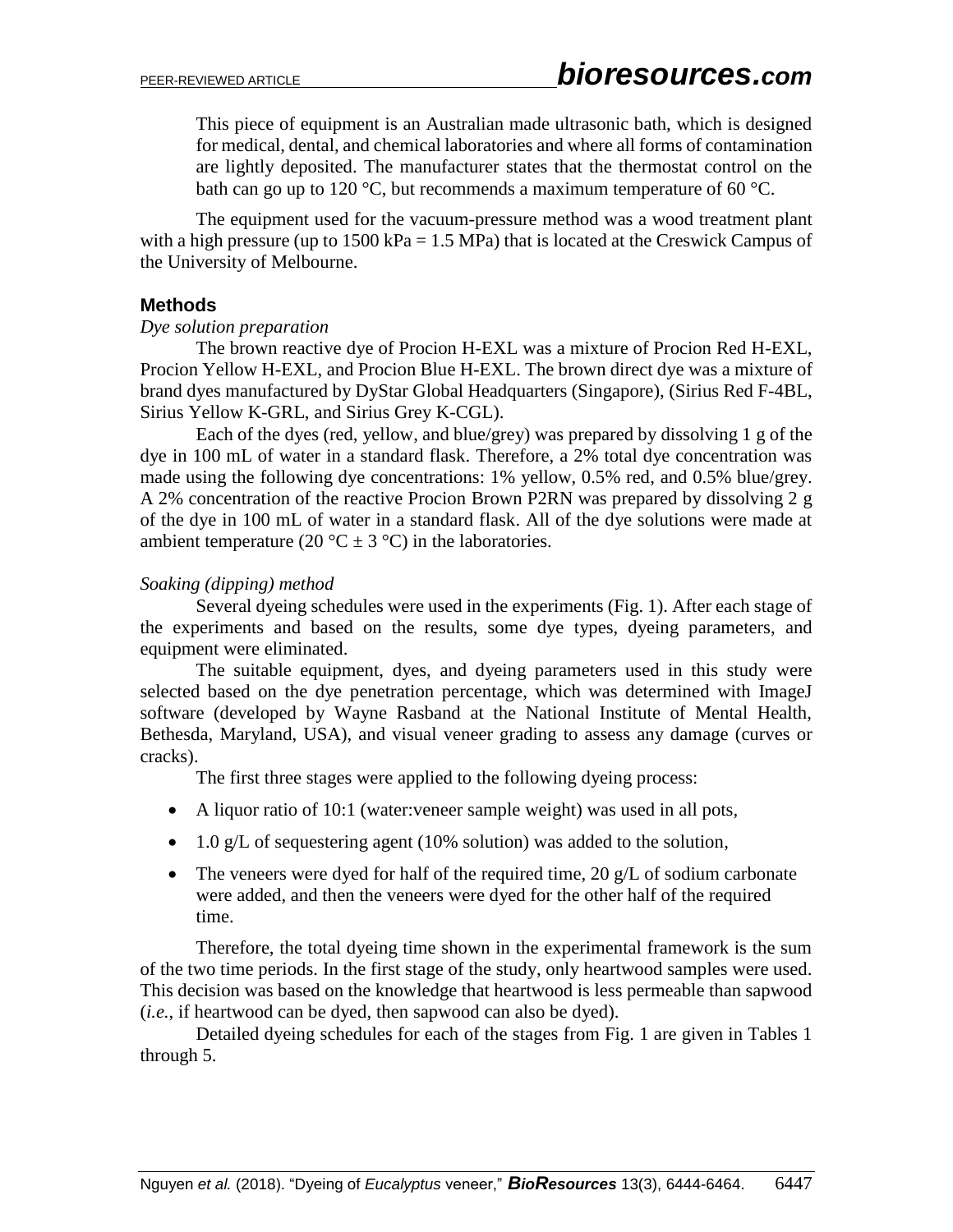# PEER-REVIEWED ARTICLE *bioresources.com*



**Fig. 1.** Overall stages of the dyeing schedules for the soaking method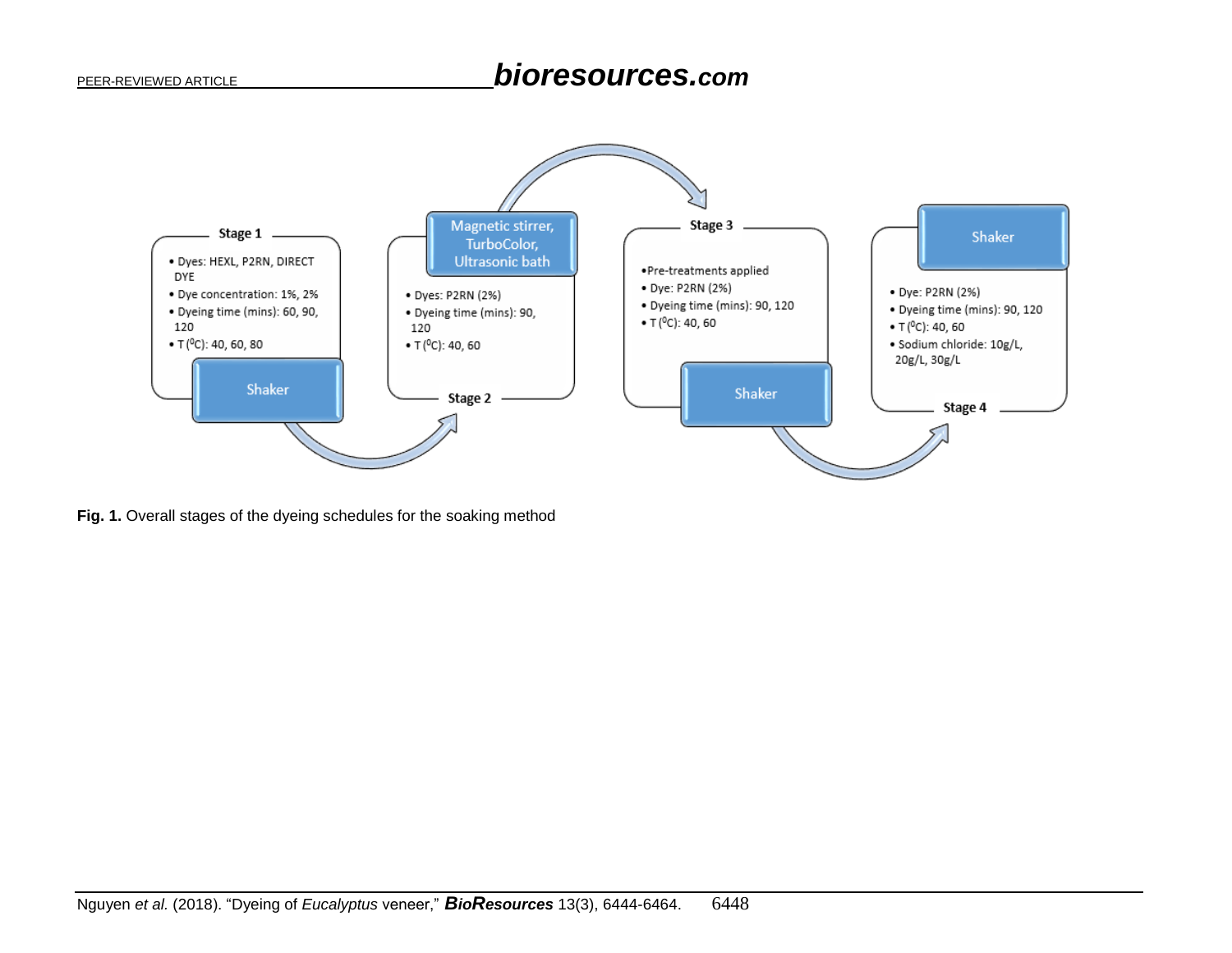| Moisture content (%)    | <b>Green Veneer</b><br>$(80\% \pm 5\%)$ |    |            | Dry Veneer<br>(12%) |
|-------------------------|-----------------------------------------|----|------------|---------------------|
| Sample                  | Heartwood                               |    |            |                     |
| Type of dye             | P <sub>2RN</sub><br><b>HEXL</b>         |    | Direct dye |                     |
| Dye concentration (%)   |                                         |    |            |                     |
| Dyeing time (min)       | 60                                      |    | 90         | 120                 |
| Dyeing temperature (°C) | 40                                      | 60 |            | 80                  |
| Dyeing method           | Soaking                                 |    |            |                     |
| Type of equipment       | Shaker                                  |    |            |                     |
|                         |                                         |    |            |                     |

### **Table 1.** First Stage of the Dyeing Schedules

Based on the dye penetration results from the first stage (details in Table 1), the most suitable dye parameters (dye concentration, dyeing time, and dyeing temperature) were selected and then used in the second stage (Table 2), which mainly compared different types of equipment to determine if these dyeing devices had better results than the shaker.

**Table 2.** Second Stage of the Dyeing Schedules

| Moisture content (%)    | Green Veneer<br>$(80\% \pm 5\%)$ | Dry Veneer<br>(12%) |                 |  |  |
|-------------------------|----------------------------------|---------------------|-----------------|--|--|
| Sample                  | Heartwood                        |                     |                 |  |  |
| Type of dye             | P <sub>2</sub> RN                |                     |                 |  |  |
| Dye concentration (%)   |                                  |                     |                 |  |  |
| Dyeing time (min)       | 90<br>120                        |                     |                 |  |  |
| Dyeing temperature (°C) | 60<br>40                         |                     |                 |  |  |
| Dyeing method           | Soaking                          |                     |                 |  |  |
| Type of equipment       | Magnetic stirrer                 | TurboColor          | Ultrasonic bath |  |  |

It was found that the use of different dyeing equipment did not provide better results than the shaker. The dyed samples did not obtain full penetration at any of the parameters. Therefore, the shaker was used again in the dyeing experiments in Stage 3. Apart from using only the shaker instead of the other equipment, the difference between Stages 2 and 3 was that pre-treatments were applied in Stage 3 prior to the veneer dyeing process. There were two steps in the veneer pre-treatments (Table 3), which were also performed using the shaker.

|  |  | Table 3. Schedules Used for the Veneer Pre-treatments |
|--|--|-------------------------------------------------------|
|--|--|-------------------------------------------------------|

| Sodium hydroxide (g/L)<br>(10% solution) | 0.1             | iquoi<br>vater           |  |           |
|------------------------------------------|-----------------|--------------------------|--|-----------|
| Triton X100 (g/L)<br>(10% solution)      |                 |                          |  |           |
| Time and temperature                     | 60 min at 40 °C | ight)<br>δã              |  |           |
|                                          | Step Two        |                          |  | ਼ੋ        |
| Acetic acid (%)                          | 0.5             |                          |  | mple<br>o |
| Time and temperature                     |                 | 30 min at 40 $\degree$ C |  |           |

The reason for applying sodium hydroxide was to slightly swell the wood fibres, which should make them more accessible to the dye. The details of Stage 3 are provided in Table 4.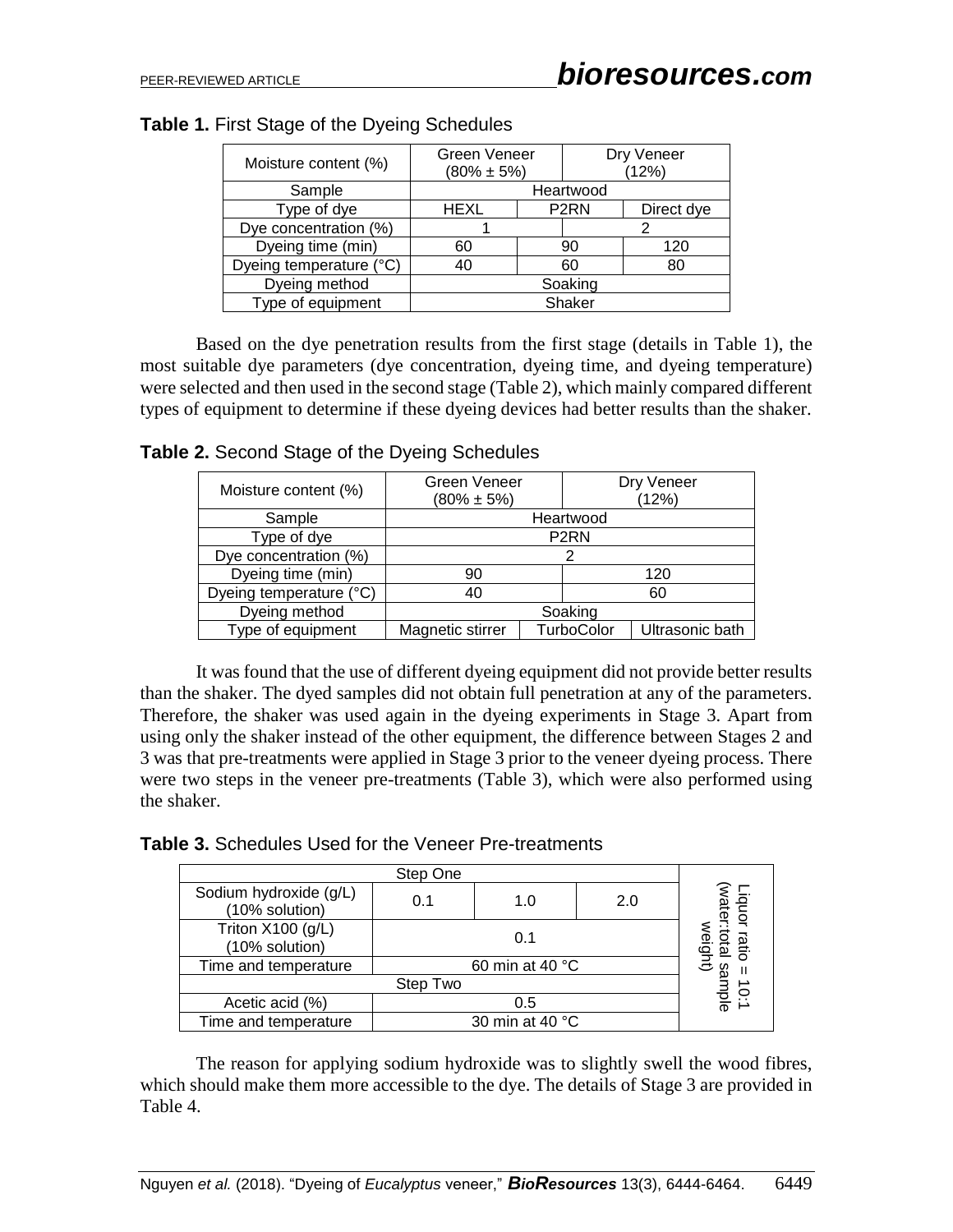| Moisture content (%)    | <b>Green Veneer</b> |           |  | Dry Veneer |
|-------------------------|---------------------|-----------|--|------------|
|                         | $(80\% \pm 5\%)$    |           |  | (12%)      |
| Sample                  |                     | Heartwood |  |            |
| Type of dye             | P <sub>2RN</sub>    |           |  |            |
| Dye concentration (%)   | 2                   |           |  |            |
| Dyeing time (min)       | 90                  |           |  | 120        |
| Dyeing temperature (°C) | 40<br>60            |           |  |            |
| Sodium hydroxide (g/L)  | 1.0<br>0.1          |           |  | 2.0        |
| Dyeing method           | Soaking             |           |  |            |
| Type of equipment       | Shaker              |           |  |            |
|                         |                     |           |  |            |

|  | Table 4. Third Stage of the Dyeing Schedules |  |  |  |
|--|----------------------------------------------|--|--|--|
|--|----------------------------------------------|--|--|--|

According to the results of the third stage, 1.0  $g/L$  and 2.0  $g/L$  of sodium hydroxide provided better dye penetration than 0.1 g/L. However, the dyed samples were badly damaged, especially after using 2.0 g/L of sodium hydroxide. Therefore, sodium hydroxide was not used in the fourth stage of the experiments, in which sodium chloride was added (Table 5).

The dyes were all anionic compounds, which have a negative charge in water. Cellulosic fibers when wet also has a negative charge. Therefore, sodium chloride was used to induce a positive charge on the surface of the fibres. Sodium chloride should cause the negative dye to be attracted to the positive cellulose fibres.

In this stage, sapwood samples were also used to confirm that the dyeing parameters would provide satisfactory results for both sapwood and heartwood.

| Moisture content (%)    | <b>Green Veneer</b><br>$(80\% \pm 5\%)$ | Dry Veneer<br>(12%) |    |  |
|-------------------------|-----------------------------------------|---------------------|----|--|
| Sample                  | Sapwood<br>Heartwood                    |                     |    |  |
| Type of dye             | P <sub>2</sub> RN                       |                     |    |  |
| Dye concentration (%)   | 2                                       |                     |    |  |
| Dyeing time (min)       | 120<br>90                               |                     |    |  |
| Dyeing temperature (°C) | 40<br>60                                |                     |    |  |
| Sodium chloride (g/L)   | 20<br>10                                |                     | 30 |  |
| Dyeing method           | Soaking                                 |                     |    |  |
| Type of equipment       | Shaker                                  |                     |    |  |

**Table 5.** Fourth Stage of the Dyeing Schedules

The use of 20 g/L of sodium chloride in Stage 4 resulted in better dye penetration than the other amounts. The dye penetration was higher and the colour of the dyed samples was brown and evenly distributed on the veneer surface because of the addition of sodium chloride. However, the samples still did not obtain full dye penetration. The dyed samples were again damaged slightly (curved) because of the high dyeing temperatures (detailed results are provided in the Results and Discussion section). Thus, the vacuum-pressure method (Stage 5) was tested.

### *Vacuum-pressure method*

Based on the results of the tests conducted with the soaking method using different dyes and equipment (Stages 1 to 4), a 2% concentration of the reactive dye Procion Brown P2RN was used in Stage 5, which tested the vacuum-pressure method using the wood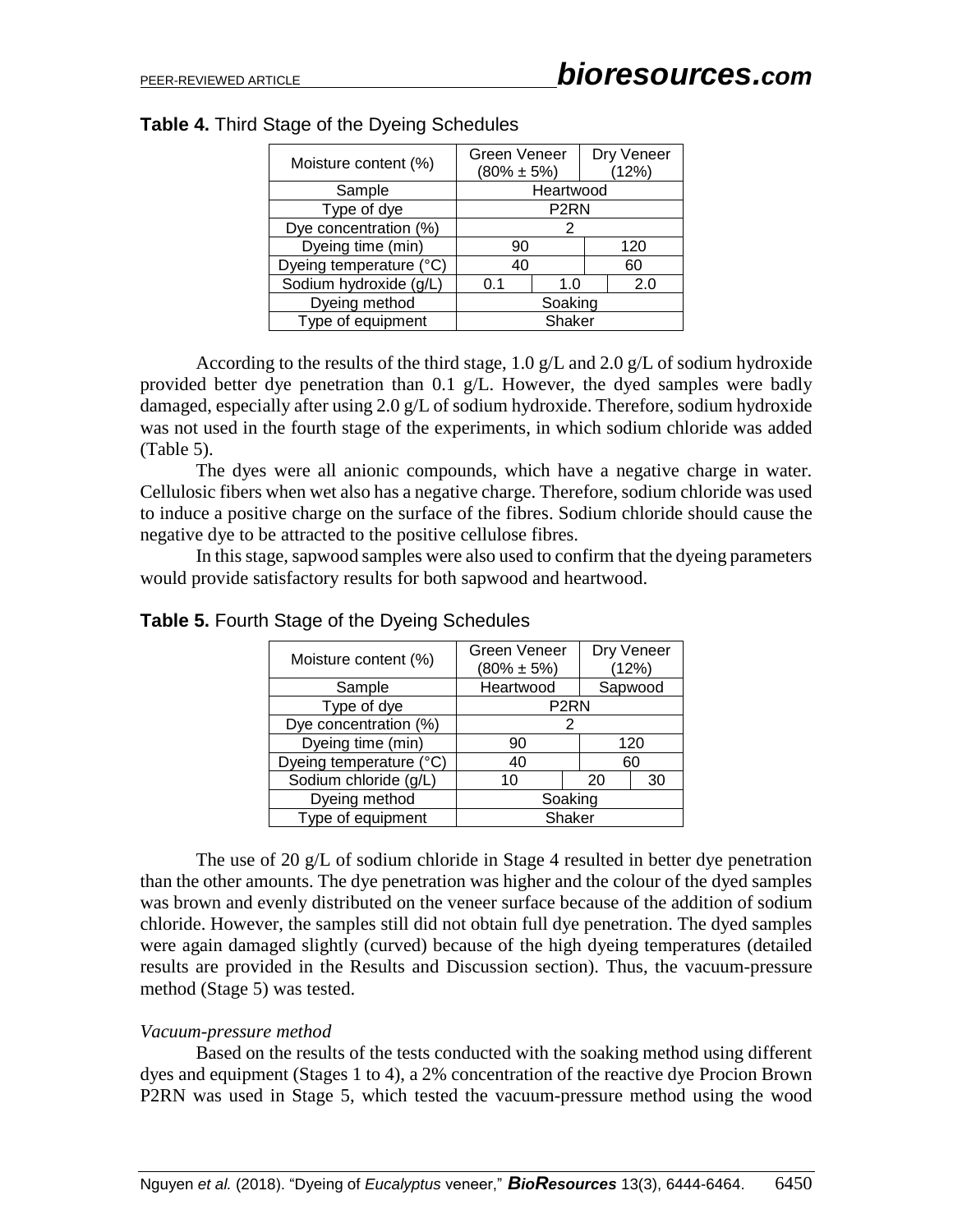treatment plant at Creswick Campus. The vacuum-pressure method was performed without and with pre-treatment.

The details of the vacuum-pressure method without the veneer pre-treatment (Stage 5.1) are given in Table 6.

**Table 6.** Dyeing Schedules for the Vacuum-pressure Method Without Pretreatment (Stage 5.1)

| Moisture content (%) | Green Veneer<br>$(80\% \pm 5\%)$ | Dry Veneer<br>(12%) |  |  |  |
|----------------------|----------------------------------|---------------------|--|--|--|
| Type of dye          | P <sub>2</sub> RN                |                     |  |  |  |
| Concentration (%)    |                                  |                     |  |  |  |
| Sample               | Heartwood                        |                     |  |  |  |
| Vacuum time (min)    | 10<br>15                         |                     |  |  |  |
| Vacuum level (kPa)   | $-100$                           |                     |  |  |  |
| Pressure time (min)  | 60<br>120                        |                     |  |  |  |
| Pressure (kPa)       | 500                              | 1000                |  |  |  |

For the vacuum-pressure method with a veneer pre-treatment (Stage 5.2), several pre-treatments were tested:

- Samples were submerged in 1.0 g/L of sodium hydroxide and 20 g/L of sodium chloride for 1 h prior to the dyeing process (HC1),
- Samples were submerged in 1.0 g/L of sodium hydroxide and 20 g/L of sodium chloride for 24 h prior to the dyeing process (HC24),
- Samples were submerged in 20  $g/L$  of sodium chloride for 1 h prior to the dyeing process (C1),
- A mixture of 1.0 g/L of sodium hydroxide, 20 g/L of sodium chloride, and the dye (HCD) was used,
- A mixture of 20 g/L of sodium chloride and the dye (CD) was used.

All of the pre-treatments were conducted at ambient temperature (20  $^{\circ}$ C  $\pm$  3  $^{\circ}$ C). Heartwood samples with two MC levels (green sample and dry sample) were used. The dyeing process was similar to the process without a pre-treatment, except the samples were maintained at a vacuum level for 15 min during the vacuum treatment and a pressure of 1000 kPa was maintained for 2 h during the pressure treatment. These optimal dyeing parameters were based on the results of the vacuum-pressure method without a pretreatment. After the dyeing process, the samples were removed and dried to a 12% MC.

### **Determination of the Dye Penetration**

It is very difficult to measure the cross-section of the veneers using a calliper as the veneers are thin and, in most cases, irregular areas in which the dyes have penetrated cannot be visually observed. Therefore, ImageJ software was used to compute the areas. A dyed veneer was cut using a sharp knife. Then, a 5MP-USB Microscope (distributed by TechBrands by Electus Distribution Pty., Ltd, Rydalmere, NSW, Australia) was used to take pictures of the cross-section of the dyed veneer. The ImageJ software was then used to compute its area and the dye penetration percentage, which is an effective and accurate method. An example how to calculate the percentage of dye penetration using ImageJ software is shown in Fig. 2.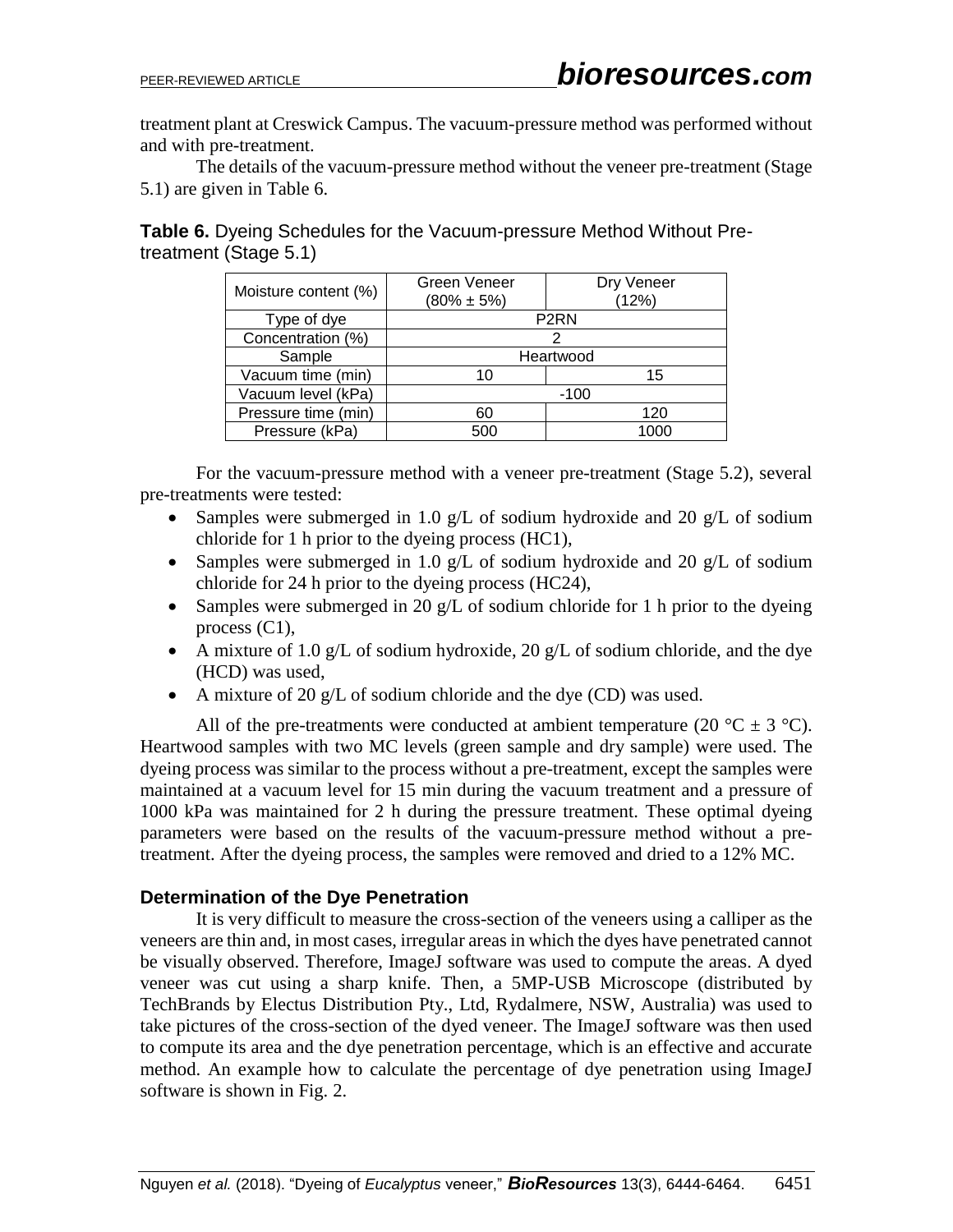## PEER-REVIEWED ARTICLE *bioresources.com*



**Fig. 2.** An example of how to measure the dye penetration percentage by ImageJ

As can be seen from Fig. 2, irregularly shaped selections of areas A, A1, and A2 are defined by a series of line segments. The selected areas were automatically calculated. The percentage of dye penetration was then calculated as  $(A1+A2)*100/A$ , %.

### **Statistical Analysis**

An analysis of variance was conducted on the dye penetration percentage with various factors from different stages of the dyeing process as explanatory variables. Main effects and two-factor interactions were included in the model.

The assumption of constant variance was checked with a plot of residual values *vs*. fitted values. Main effects were considered to be significant if the P value was less than 0.05, and two-factor interactions were reported for  $P < 0.01$  or close to it. Least Significant Difference (LSD) values at P 0.05 were used to estimate the variability between the means of the samples for each combination of factors. The software GENSTAT (16th Edition, VSN International Ltd, Hemel Hempstead, UK) was used for the statistical evaluation of the data.

### **RESULTS AND DISCUSSION**

### **Analysis of the Effect of Various Factors on the Dye Penetration during Different Dyeing Stages of the Soaking Method**

Based on the data analysis, the effect of different dyes and dye concentrations on the dye penetration at different temperatures, times, and moisture contents of the sample in Stage 1 was determined (Fig. 3).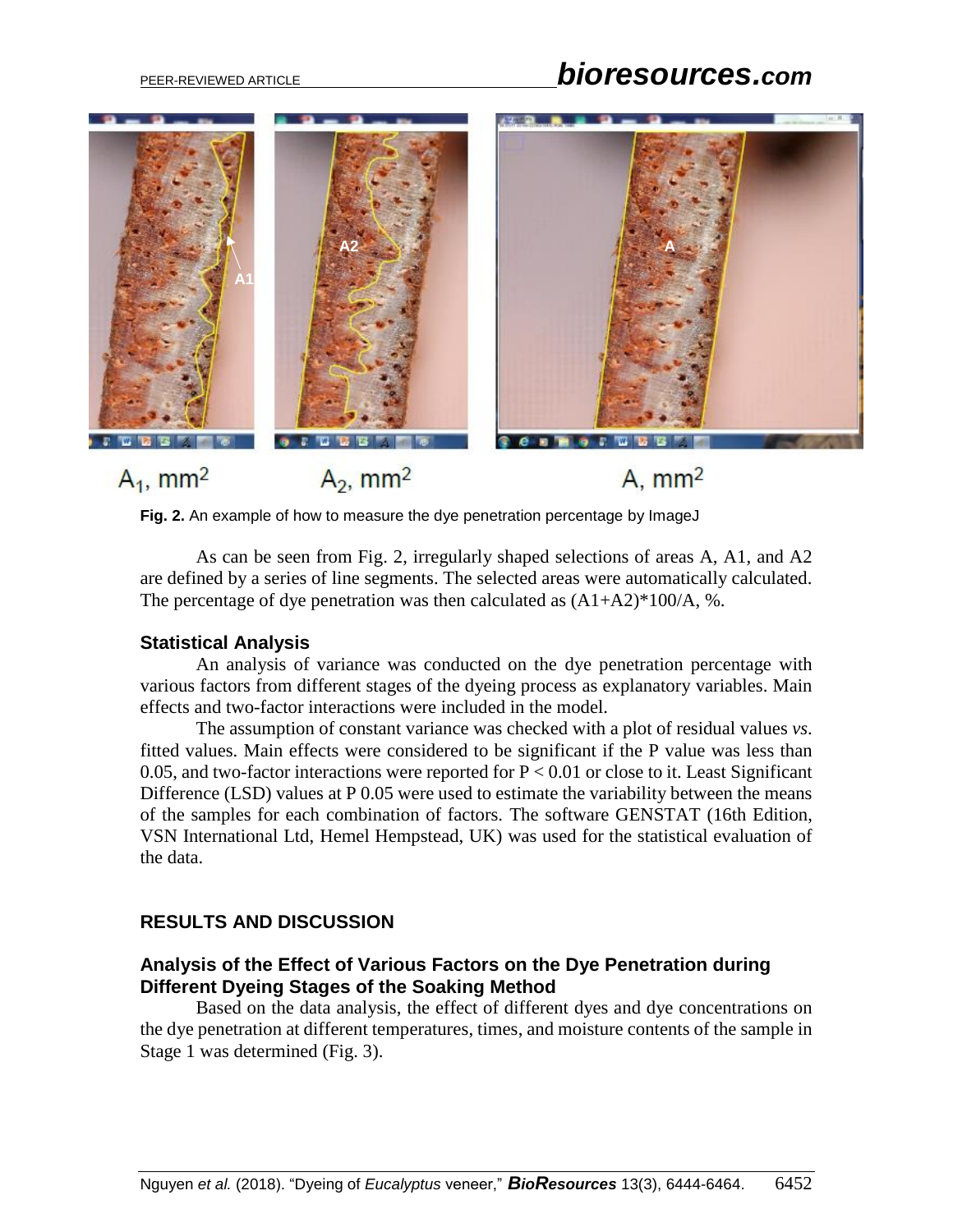# PEER-REVIEWED ARTICLE *bioresources.com*



- 1% HEXL - - 1% P2RN - - 1% Direct - > (- 2% HEXL - + 2% P2RN - - - 2% Direct

**Fig. 3.** Effect of the different dyes and dye concentrations on the dye penetration at different temperatures, times, and sample MCs (Stage 1). Note: 1% HEXL: 1% concentration of Procion H-EXL; 1% P2RN: 1% concentration of Procion Brown P2RN; 1% Direct: 1% concentration of the direct dye; 2% HEXL: 2% concentration of Procion H-EXL; 2% P2RN: 2% concentration of Procion Brown P2RN; and 2% Direct: 2% concentration of the direct dye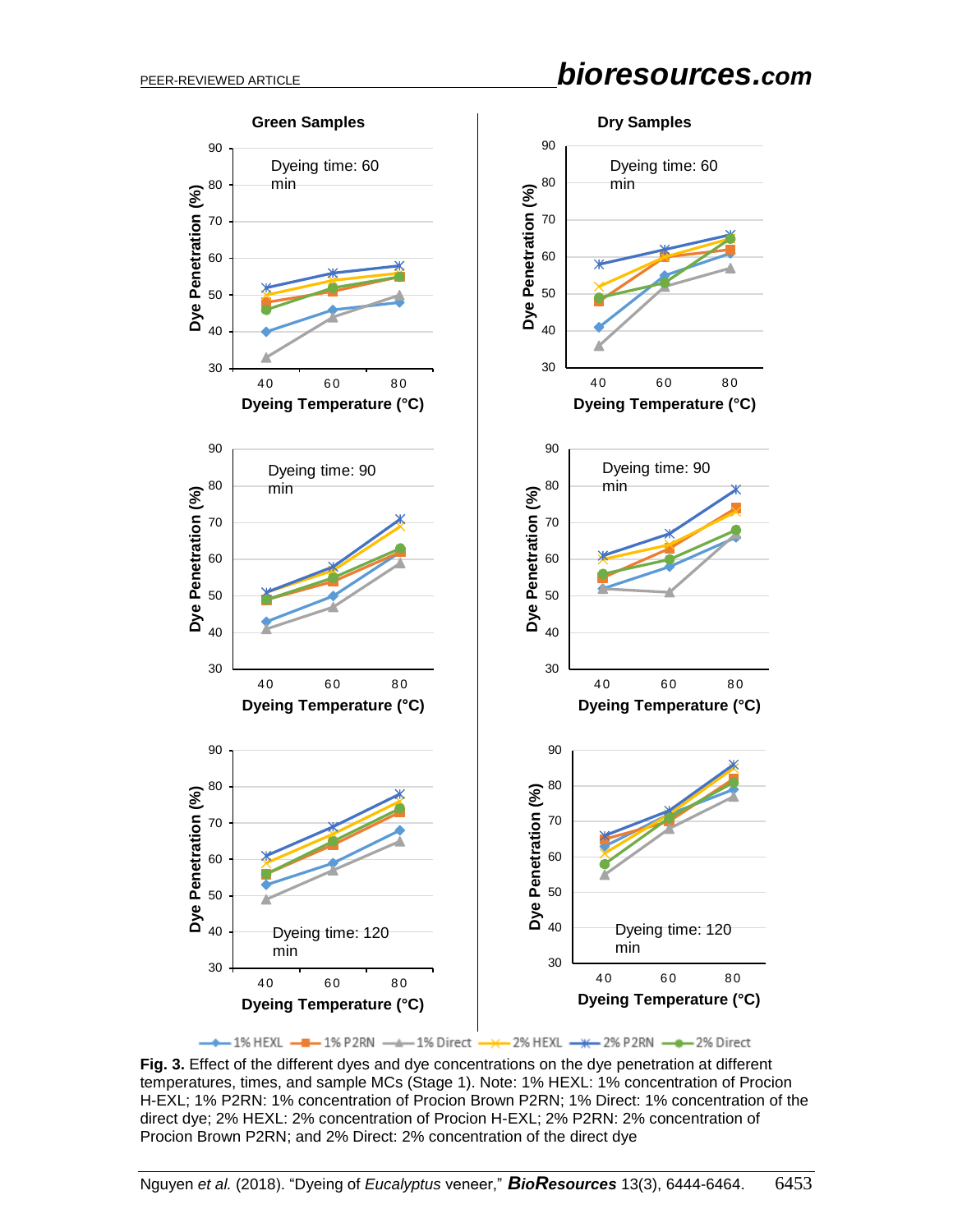All main effects – moisture content, dye concentration, and type of dye – were highly significant ( $P < 0.001$ ). The factors other than the dyeing time and dyeing temperature are shown in Table 7, together with the LSDs.

| <b>Factor</b>         | Level                            | Mean  | <b>LSD</b> |
|-----------------------|----------------------------------|-------|------------|
| MC(%)                 | Green veneer<br>$(80\% \pm 5\%)$ | 56.19 |            |
|                       | Dry veneer<br>(12%)              | 63.19 |            |
| Dye concentration (%) |                                  | 56.80 | 0.84       |
|                       | $\overline{2}$                   | 62.57 |            |
|                       | Direct dye                       | 56.56 |            |
| Type of dye           | <b>HEXL</b>                      | 59.64 | 1.02       |
|                       | P <sub>2</sub> RN                | 62.86 |            |

The interaction between dyeing time and dyeing temperature was highly significant  $(P < 0.001)$ . The means of the factor combinations and the associated LSD are shown in Table 8.

**Table 8.** Influence of the Interaction between Dyeing Time and Temperature on Dye Penetration

| Dyeing temperature ( <sup>o</sup> C) | Dyeing time (min) | Mean  |       |       |  |
|--------------------------------------|-------------------|-------|-------|-------|--|
|                                      | 60                | 90    | 120   |       |  |
| 40                                   | 46.08             | 51.67 | 58.50 | 52.08 |  |
| 60                                   | 53.75             | 57.00 | 67.25 | 59.33 |  |
| 80                                   | 58.17             | 67.75 | 77.00 | 67.64 |  |
| Mean                                 | 52.67             | 58.81 | 67.58 | 59.69 |  |
| <b>LSD</b>                           | 1.77              |       |       |       |  |

The parameters that resulted in the highest dye penetration were the same for both the green and dry veneers. The samples that were dyed with the reactive dye Procion Brown P2RN at a 2% concentration at 80 °C for 120 min provided the best results in relation to the dye penetration (86% for the dry samples and 78% for the green samples). The dye penetration of the dry samples was 8% higher than that of the green samples. Both the reactive dyes, Procion Brown P2RN and the Procion HEXL mixture, resulted in a higher dye penetration than the direct dye did. For the 2% dye concentration, the percentage of dye penetration reached 86%, which was higher compared with 82% when using the 1% dye concentration.

The reactive dye Procion Brown P2RN gave more favourable results than the other two dyes because it is a monochlorotriazine reactive dye; therefore its reactivity is lower than the Procion HEXL type. This means it should have better penetration through the wood veneer. Moreover, the Procion HEXL type has two reactive groups and therefore may not penetrate easily, as it would react more rapidly than the P2RN. The molecular size of P2RN dye is relatively small compared to the direct dye. The direct dye generally is large molecules and therefore may not penetrate easily through the wood veneer.

The level of dye penetration in all of the specimens significantly increased when the dyeing time increased from 60 min to 120 min. Time is an important factor in veneer dyeing because adsorption occurs on the veneer surface if the dyeing time is too short and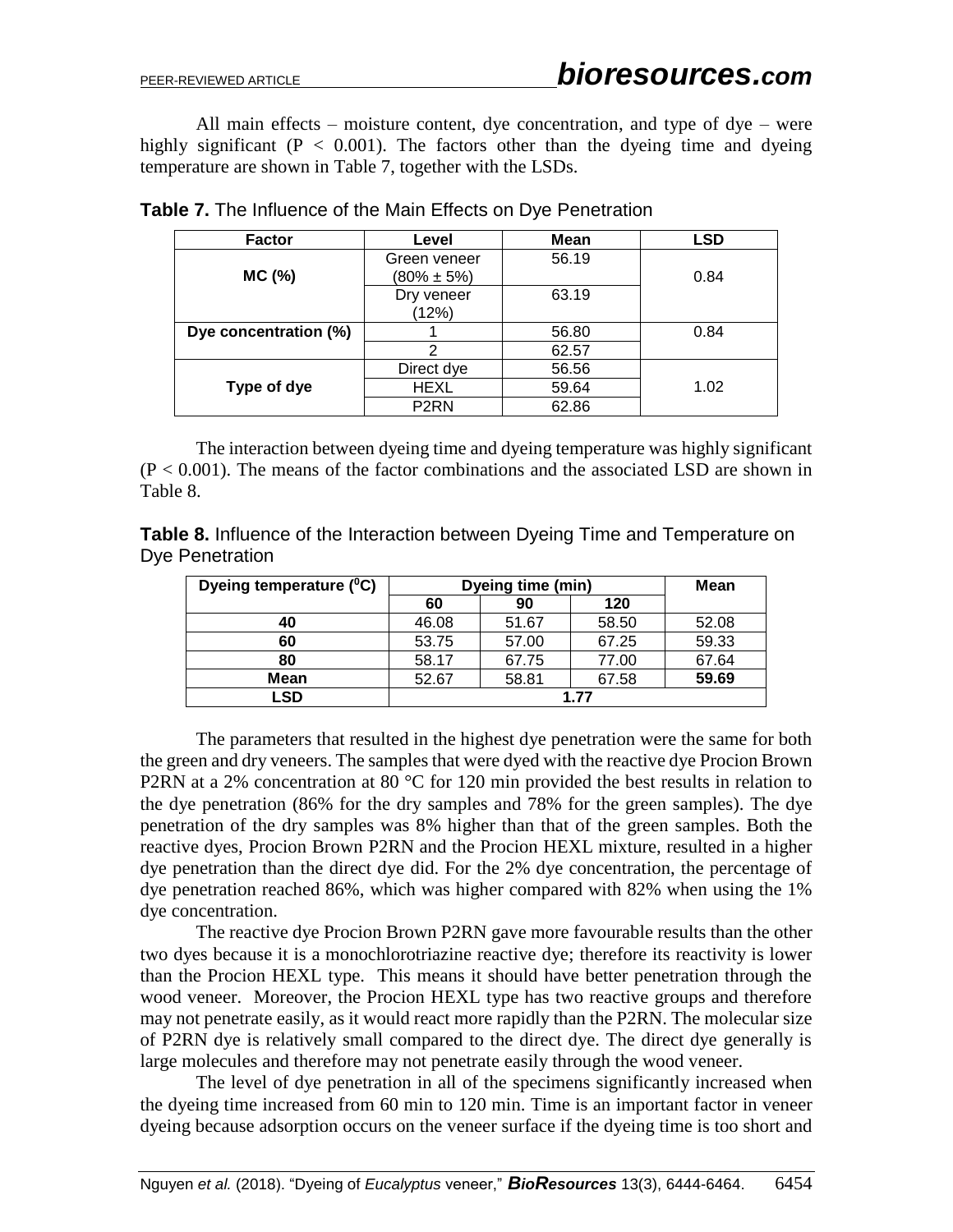it is very difficult to achieve full penetration of the veneer. This effect is reasonable because the wood dyeing process is a dynamic sorption and desorption equilibrium process that transports dye molecules into the wood surface and internal structure (Yu *et al.* 2002; Liu *et al.* 2015).

It was found that increasing the dyeing temperature enhanced the dyeing penetration of the veneer. Temperature is an important factor that affects the reactive performance of reactive dyes. According to the principle of proliferation, when the temperature is higher, then the diffusion coefficient is greater and the diffusion velocity is faster. If the molecular motion of the dye liquor increases with an increasing temperature, the wood dyeing rate and dye uptake increase (Deng and Liu 2010). At 80 °C, the dye penetration of the dry samples dyed for 120 min with a 2% concentration of Procion Brown P2RN was 13% higher than at 60 °C, and 20% higher than at 40 °C. However, the dyed samples were severely damaged (Fig. 4). This was because the wood fibers were swollen at high temperature during the dyeing process and when the dyed veneers were dried, the number of hydroxyl groups diminishes. Diminished hydroxyl groups may cause a curve or damage in the dyed veneers. Therefore, a temperature of 80 °C is not recommended for the veneer dyeing process.



**Fig. 4.** Samples dyed at 80 °C

For Stage 2 of the dyeing schedules, the obtained results are given in Fig. 5. According to the analysis of variance, all main effects were highly significant  $(P < 0.001)$ while interactions between the factors were not significant. The factor means are shown in Table 9, together with the LSDs.

Three different dyeing devices were used in Stage 2 of the experiments, and it was evident that the dye penetration of the samples dyed using the AHIBA TurboColor was higher than for those using the magnetic stirrer and ultrasonic bath. However, the results showed that there was little difference between the dye penetration of both the green and dry samples dyed with 2% P2RN at 60 °C for 120 min using the TurboColor (67% and 72%, respectively) and shaker (69% and 73%, respectively).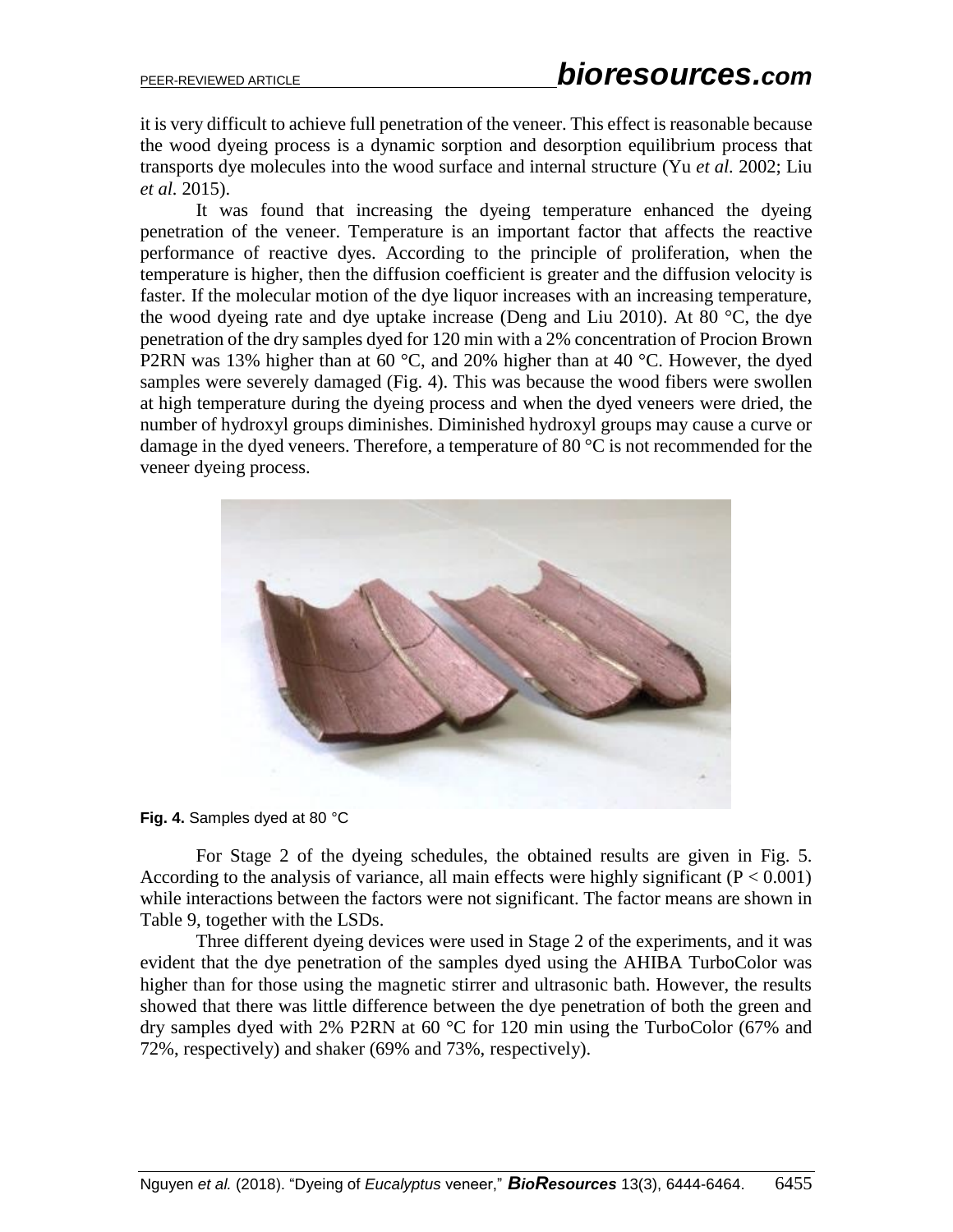# PEER-REVIEWED ARTICLE *bioresources.com*



**Fig. 5.** Effect of different types of dyeing equipment (magnetic stirrer, AHIBA TurboColor, and ultrasonic bath) on dye penetration at different temperatures, times, and sample MCs (Stage 2)

|  |  |  |  |  |  | Table 9. Influence of the Main Effects on Dye Penetration |
|--|--|--|--|--|--|-----------------------------------------------------------|
|--|--|--|--|--|--|-----------------------------------------------------------|

| <b>Factor</b>           | Level            | <b>Mean</b> | LSD  |
|-------------------------|------------------|-------------|------|
|                         | Green veneer     | 55.67       |      |
| MC(%)                   | $(80\% \pm 5\%)$ |             | 2.08 |
|                         | Dry veneer       | 62.83       |      |
|                         | (12%)            |             |      |
| Dyeing time (min)       | 90               | 55.17       | 2.08 |
|                         | 120              | 63.33       |      |
| Dyeing temperature (°C) | 40               | 55.50       | 2.08 |
|                         | 60               | 63.00       |      |
|                         | Magnetic         | 55.62       |      |
| <b>Equipment</b>        | TurboColor       | 64.12       | 2.55 |
|                         | Ultrasonic       | 58.00       |      |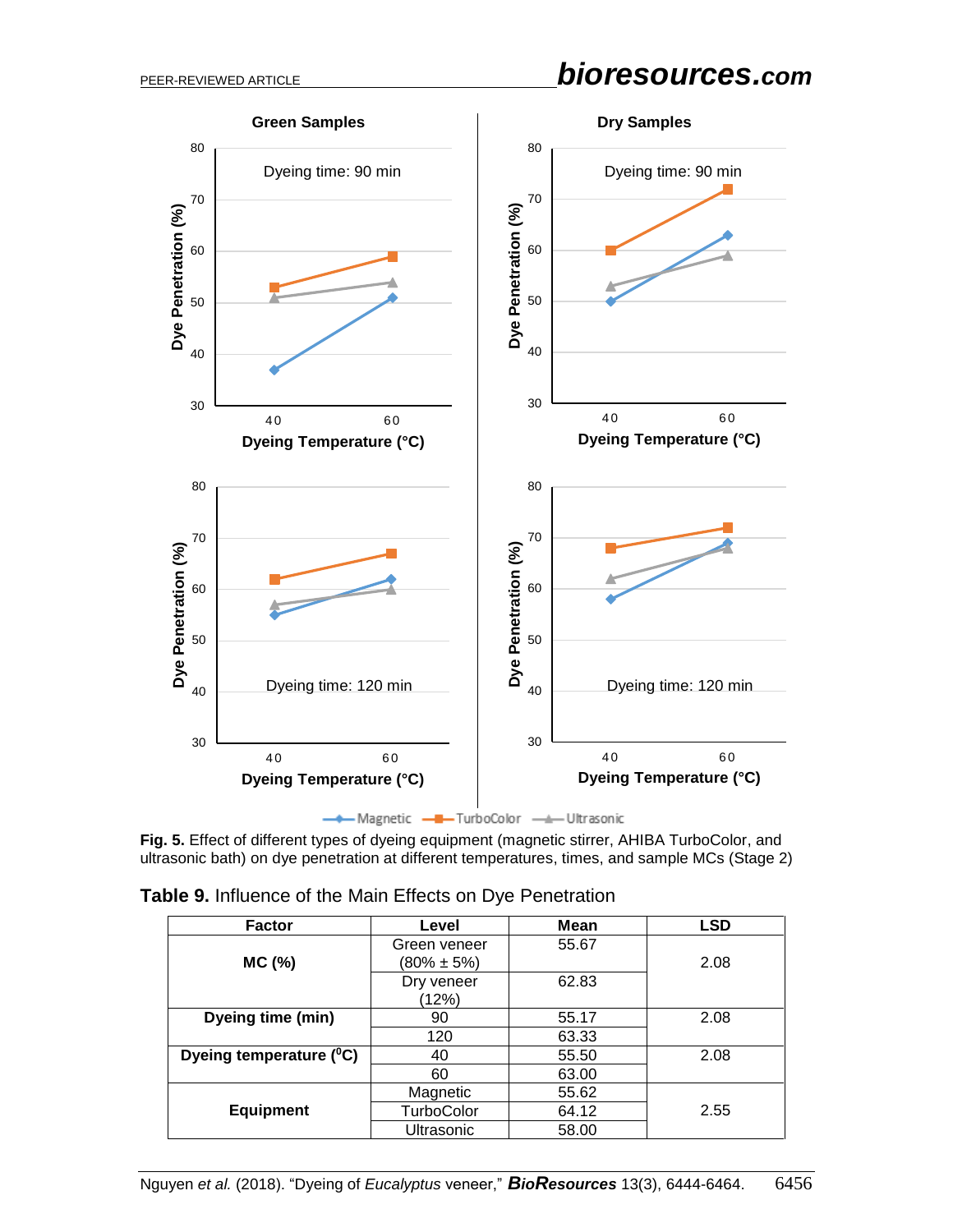As was expected, the samples dyed at  $60^{\circ}$ C for 120 min resulted in a greater dye penetration than those dyed at 40 °C for 90 min. However, the dyed veneers did not obtain full dye penetration at these dyeing parameters. Therefore, pre-treatments were used in the following stage and the results of the optimal dyeing factors are shown in Fig. 6.



**Fig. 6.** Effect of the different amounts of sodium hydroxide (0.1 g/L; 1.0 g/L, and 2.0 g/L) on the dye penetration at different temperatures, times, and sample MCs (Stage 3)

The analysis of variance showed a highly significant effect of all factors ( $P <$ 0.001). None of the interactions were significant. The factor means are shown in Table 10, together with the LSDs.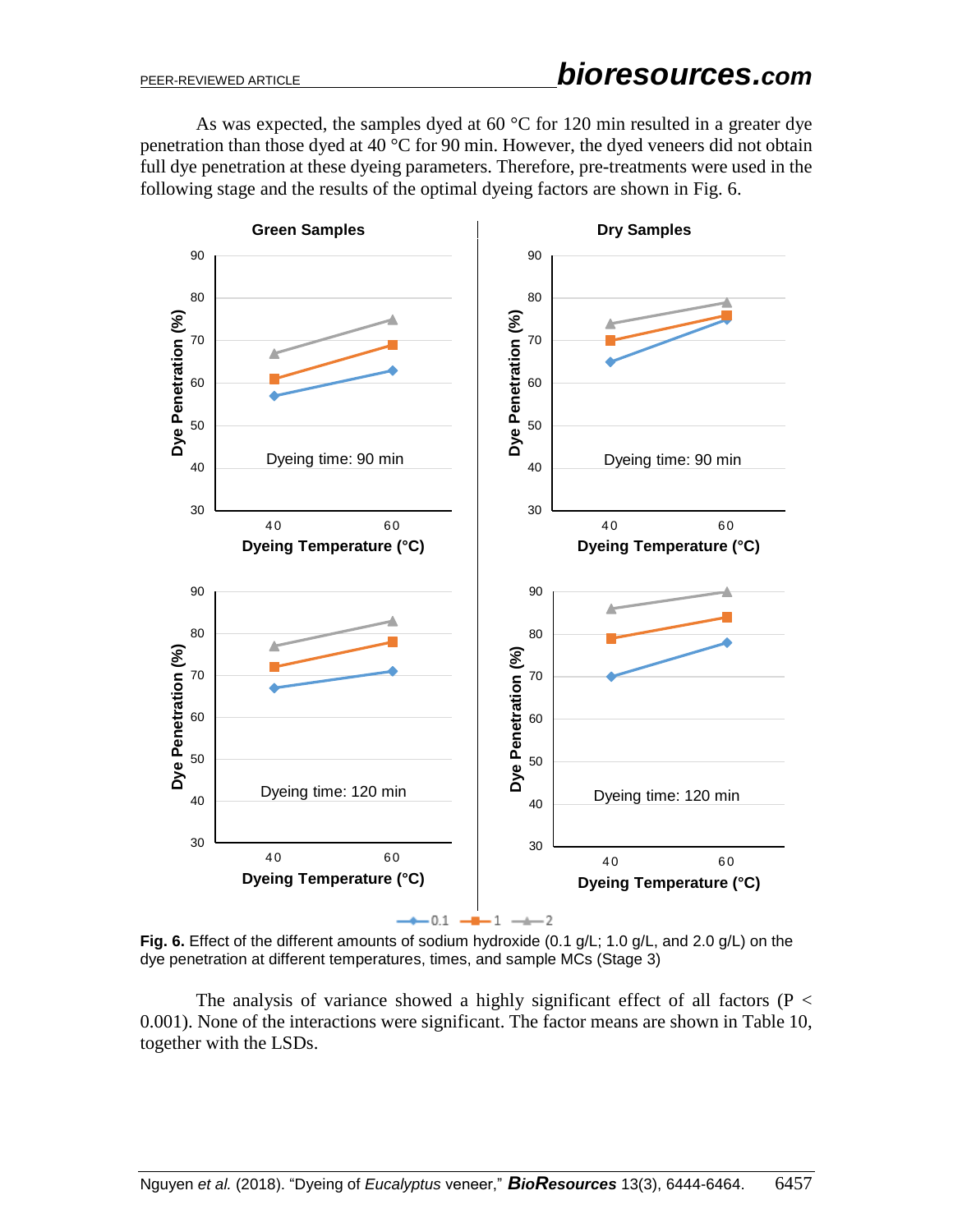| <b>Factor</b>           | Level                            | <b>Mean</b> | <b>LSD</b> |
|-------------------------|----------------------------------|-------------|------------|
|                         | Green veneer<br>$(80\% \pm 5\%)$ | 70.00       |            |
| MC(%)                   | Dry veneer<br>(12%)              | 77.17       | 1.60       |
|                         | 90                               | 69.25       | 1.60       |
| Dyeing time (min)       | 120                              | 77.92       |            |
| Dyeing temperature (°C) | 40                               | 70.42       | 1.60       |
|                         | 60                               | 76.75       |            |
|                         | 0.1                              | 68.25       |            |
| Sodium hydroxide (g/L)  | 1.0                              | 73.62       | 1.95       |
|                         | 2.0                              | 78.88       |            |

**Table 10.** Influence of the Main Effects on Dye Penetration

There was a significant increase in the dye penetration when sodium hydroxide was used, especially when the amount was 2 g/L, which resulted in dye penetrations of 90% in the dry veneers and 83% in the green veneers. However, the dyed samples were badly curved (Fig. 7). The pre-treatment with sodium hydroxide causes the cellulose to swell and this increases the ability of the dye to penetrate more easily. The presence of the alkali also promotes the dye fixation as the dye forms a covalent bond with the cellulose via the hydroxyl groups. The dye penetration was improved with an increase in the dyeing time and temperature.



**Fig. 7.** Samples dyed with sodium hydroxide

After the first three stages, the dyed veneers did not obtain full penetration with any of the dyeing parameters. Thus, Stage 4 was performed with sodium chloride (Fig. 8) and 2% Procion Brown P2RN.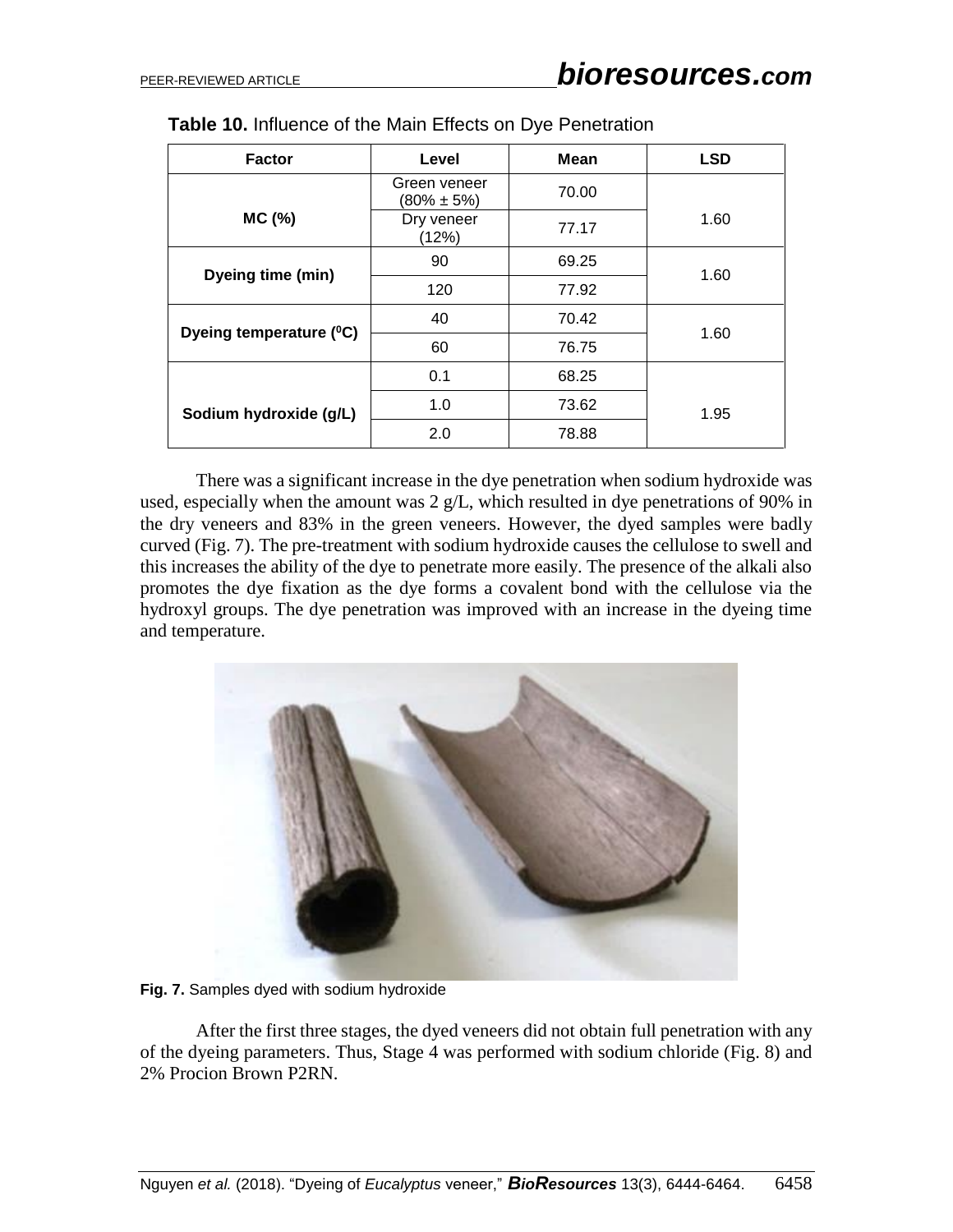

**Fig. 8.** Effect of sapwood (SW), heartwood (HW), and different amounts of sodium chloride (10 g/L, 20 g/L, and 30 g/L) on the dye penetration at different temperatures, times, and sample MCs (Stage 4)

All main effects were highly significant ( $P < 0.001$ ). The factors other than the dyeing time and dyeing temperature are shown in Table 11, together with the LSDs.

The interaction between dyeing time and the dyeing temperature was significant (P  $= 0.013$ ). The means of the factor combinations and the associated LSD are shown in Table 12.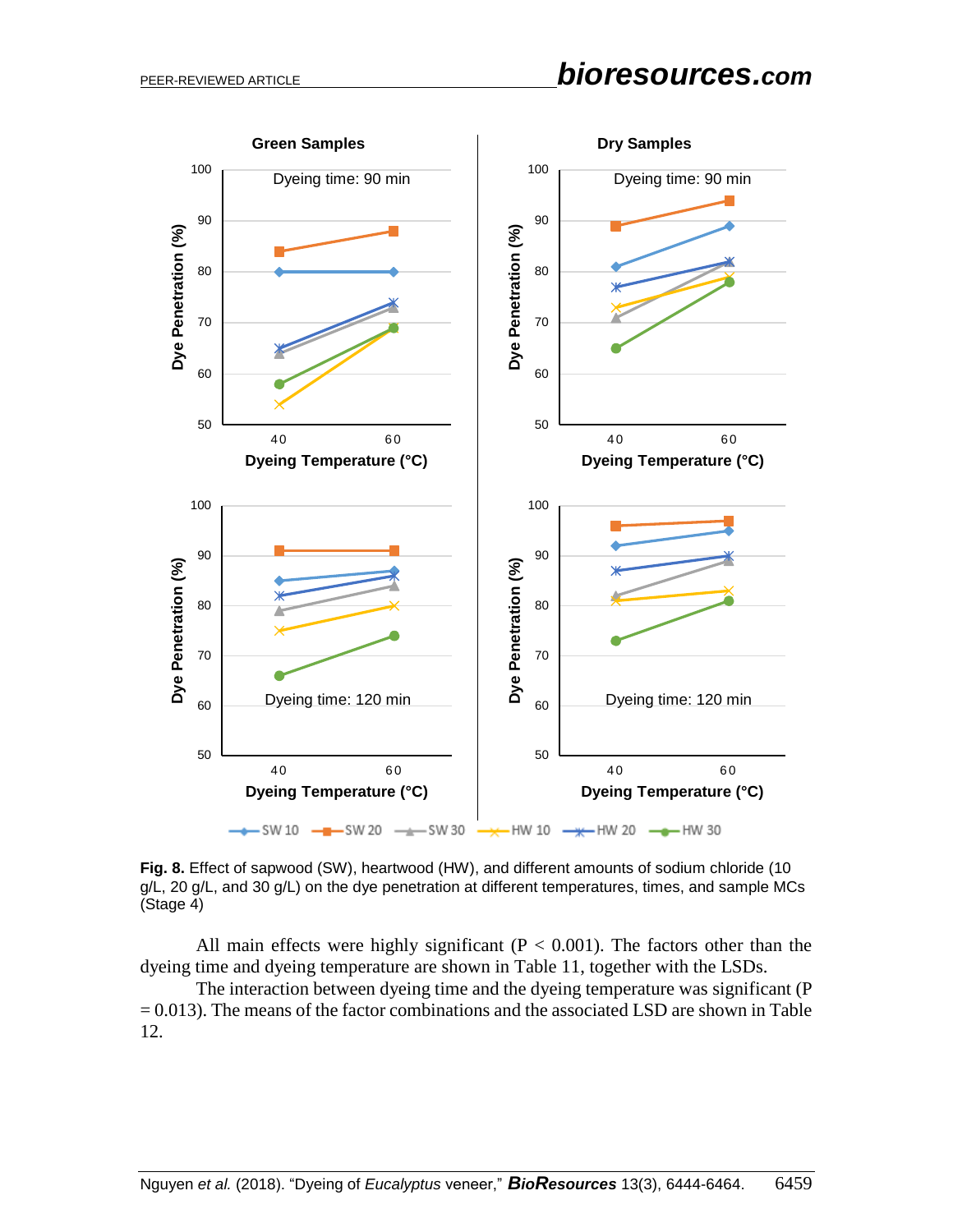| <b>Factor</b>                        | Level                            | <b>Mean</b> | <b>LSD</b> |
|--------------------------------------|----------------------------------|-------------|------------|
|                                      | Green veneer<br>$(80\% \pm 5\%)$ | 76.58       |            |
| MC(%)                                | Dry veneer<br>(12%)              | 83.58       | 1.54       |
| <b>Sample</b>                        | Heartwood                        | 75.04       | 1.54       |
|                                      | Sapwood                          | 85.12       |            |
| Dyeing time (min)                    | 90                               | 75.75       | 1.54       |
|                                      | 120                              | 84.42       |            |
| Dyeing temperature ( <sup>o</sup> C) | 40                               | 77.08       | 1.54       |
|                                      | 60                               | 83.08       |            |
|                                      | 10                               | 80.19       |            |
| Sodium chloride (g/L)                | 20                               | 85.81       | 1.88       |
|                                      | 30                               | 74.25       |            |

### **Table 11.** Influence of the Main Effects on Dye Penetration

**Table 12.** Influence of the Interaction between Dyeing Time and Temperature on Dye Penetration

| Dyeing temperature (°C) | Dyeing time (min) |       | Mean  |
|-------------------------|-------------------|-------|-------|
|                         | 90                | 120   |       |
| 40                      | 71.75             | 82.42 | 77.08 |
| 60                      | 79.75             | 86.42 | 83.08 |
| Mean                    | 75.75             | 84.42 | 80.08 |
| LSD                     | 1.06              |       |       |

The highest dye penetration for the dry sapwood and heartwood samples of this stage was obtained at 60 °C and 120 min with 20  $g/L$  of sodium chloride. Almost full dye penetration was obtained for both the dry sapwood and heartwood samples, and were 97% and 90%, respectively.

There were similar trends in the percentage of dye penetration in the green sapwood and heartwood samples. The dye penetration reached 91% for the green sapwood samples and 86% for the green heartwood samples when they were dyed at 60 °C for 120 min with 20 g/L of sodium chloride.

Almost full dye penetration was obtained with the soaking method (Stage 4) at 60 °C and 120 min with 20 g/L of sodium chloride. However, the dyed samples were still slightly damaged (curved) because of the high temperatures applied.

### **Effect of Different Dyeing Parameters on the Dye Penetration during the Vacuum-pressure Method**

The effect of the vacuum time, pressure time, and pressure level during the vacuumpressure method without pre-treatment was explored and the results are shown in Fig. 9. The Procion Brown P2RN dye was used at a concentration of 2%.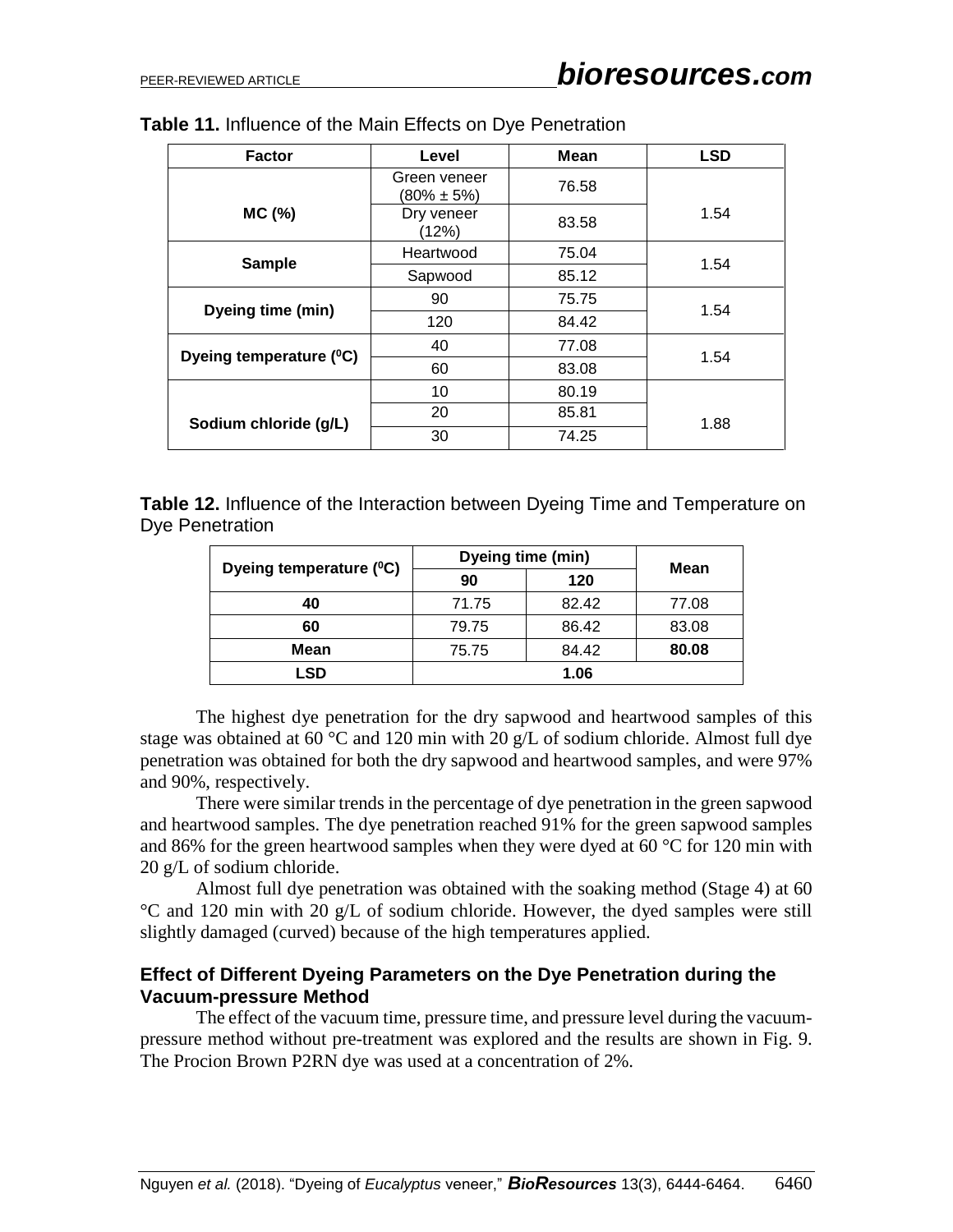

**Fig. 9.** Effect of the different vacuum times (VC10 and VC15) and pressure levels (PS500 and PS1000) on the dye penetration at different times and sample MCs (Stage 5.1)

| Table 13. Influence of the Main Effects on Dye Penetration |
|------------------------------------------------------------|
|------------------------------------------------------------|

| <b>Factor</b>       | Level                            | <b>Mean</b> | <b>LSD</b> |
|---------------------|----------------------------------|-------------|------------|
| Vacuum time (min)   | 10                               | 82.88       | 2.29       |
|                     | 15                               | 87.25       |            |
| Pressure time (min) | 60                               | 80.25       | 2.29       |
|                     | 120                              | 89.88       |            |
| Pressure (kPa)      | 500                              | 81.00       | 2.29       |
|                     | 1000                             | 89.12       |            |
|                     | Green veneer<br>$(80\% \pm 5\%)$ | 85.25       |            |
| MC (%)              | Dry veneer<br>(12%)              | 84.88       | 2.29       |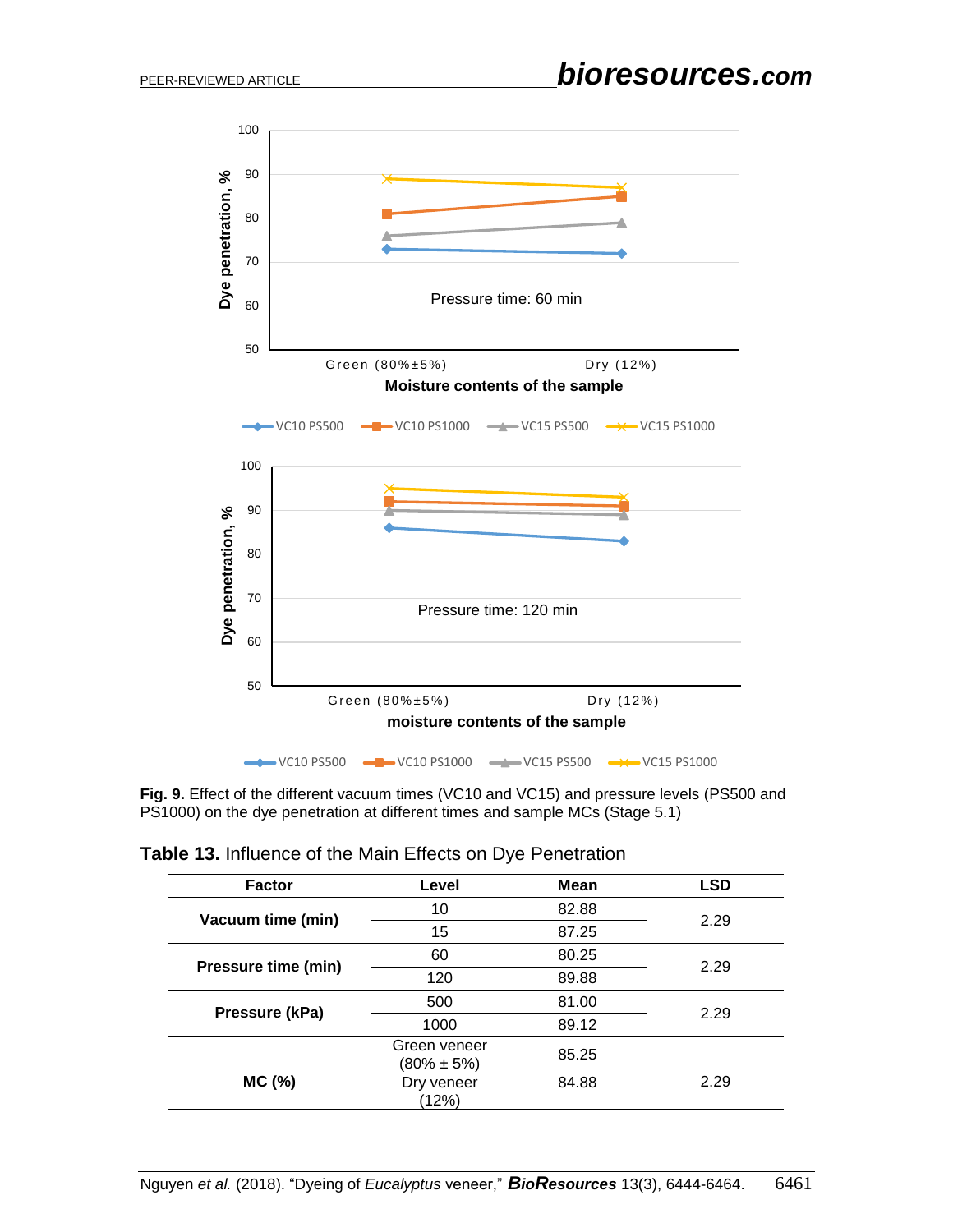In the analysis of variance, three factors (vacuum time, pressure time, and pressure levels) were highly significant ( $P < 0.01$ ) while the effect of moisture content was not significant ( $P = 0.69$ ). The factor means are shown in Table 13, together with the LSDs.

The highest dye penetration was obtained at a vacuum time of 15 min, pressure time of 120 min, and pressure of 1000 kPa. The dye penetration of the green and dry samples reached 95% and 93%, respectively.

An increased vacuum time allowed more free air and water to be discharged from the veneer, and thus increased the void space in the samples. It was also observed that when the pressure time and level were higher, the results of dye penetration were better.

The effect of various pre-treatments applied in the dyeing process of the vacuumpressure method on the dye penetration was determined (Fig. 10). All of the experiments were conducted at ambient temperature (20  $^{\circ}$ C  $\pm$  3  $^{\circ}$ C). The dyeing process with pretreatment was similar to the process without pre-treatment, except that the samples were maintained at the vacuum level for 15 min and a pressure of 1000 kPa was maintained for 2 h. The dye Procion Brown P2RN at a concentration of 2% was used.



**Fig. 10.** Effect of different pre-treatments on the dye penetration at different sample MCs (Stage 5.2). Note: C1: samples were submerged in 20 g/L of sodium chloride for 1 h prior to the dyeing process; CD: a mixture of 20 g/L of sodium chloride and the dye was used; HC1: samples were submerged in 1.0 g/L of sodium hydroxide and 20 g/L of sodium chloride for 1 h prior to the dyeing process; HC24: samples were submerged in 1.0 g/L of sodium hydroxide and 20 g/L of sodium chloride for 24 h prior to the dyeing process; and HCD: a mixture of 1.0 g/L of sodium hydroxide, 20 g/L of sodium chloride, and the dye was used

Compared with the soaking method and vacuum-pressure method without pretreatment (Stages 1 to 5.1), the use of the HCD and CD mixtures had noticeable effects on the dye penetration. Both the green and dry heartwood samples obtained 100% dye penetration. However, because the samples dyed with the HCD mixture were curved, it is not recommended to use this schedule for further experiments. The schedule with the CD mixture resulted in 100% dye penetration and veneer samples with a very good quality without any damage; therefore, it is recommended to use this schedule in further research on the veneer dyeing process of this species.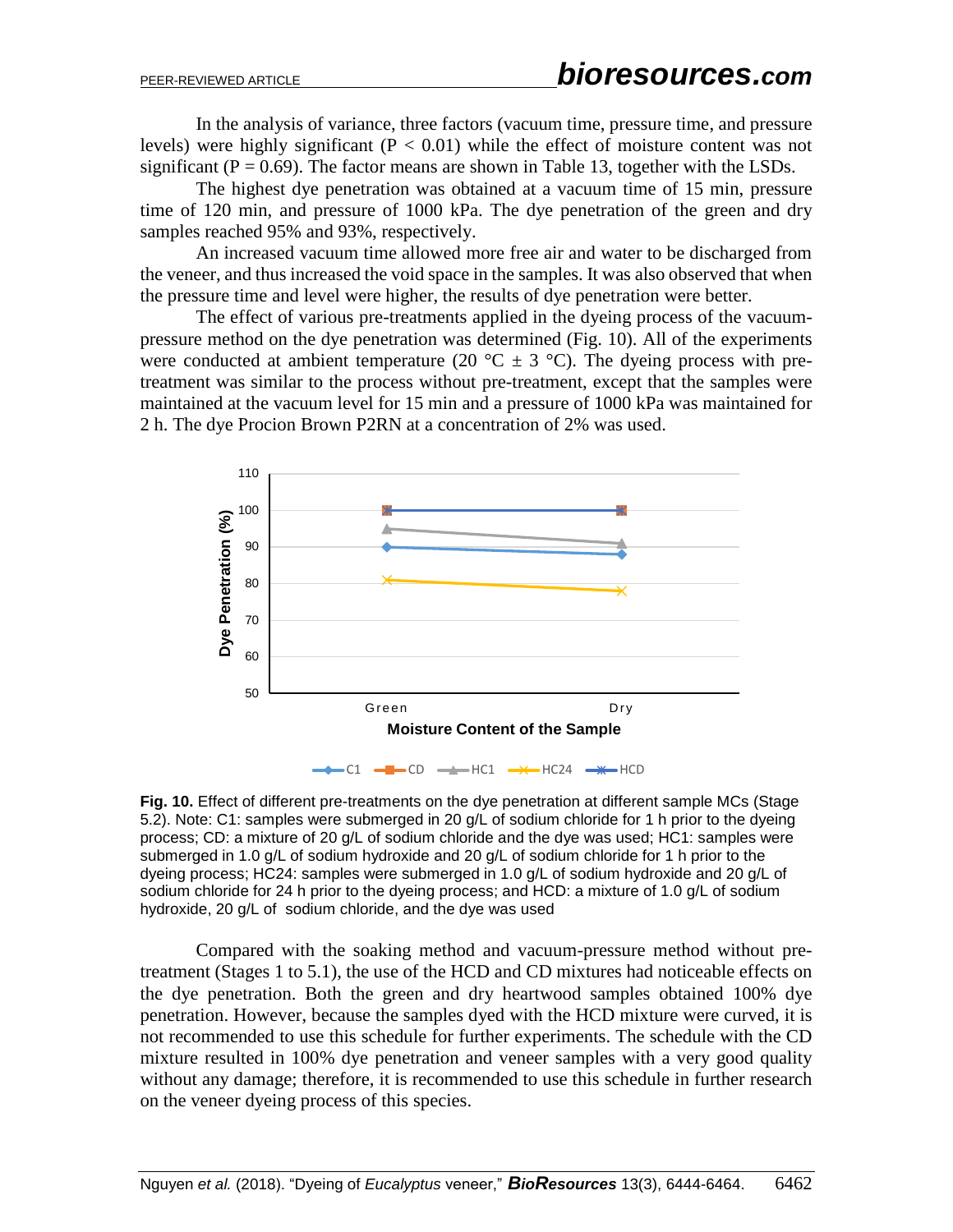## **CONCLUSIONS**

- 1. The shaker resulted in better penetration than the other equipment. The dye penetration was higher and the colour of the dyed samples was evenly distributed on the veneer surface because of the use of sodium chloride. The dyed samples obtained almost full penetration at 60 °C and 120 min with 20 g/L of sodium chloride. However, the dyed samples were still slightly damaged (curved) because of the high temperatures applied.
- 2. The vacuum-pressure method improved the dye penetration and the effect was greatly strengthened by the use of a 15-min vacuum time at a pressure of 1000 kPa with a mixture of 20 g/L of sodium chloride and the reactive dye P2RN. Both the green and dry heartwood samples obtained full penetration (100%) with the reactive dye (Procion Brown P2RN) at a concentration of 2%, and the dyed samples were not damaged.
- 3. It is not recommended to use elevated temperatures or sodium hydroxide in the wood veneer dyeing process because the samples were damaged. Therefore, an ambient temperature is recommended for further experiments.

## **ACKNOWLEDGMENTS**

The authors are grateful for the support of the Australian Centre for International Agricultural Research (ACIAR); the University of Melbourne, School of Ecosystem and Forest Sciences; and RMIT University, Centre for Advanced Materials and Performance Textiles. Australian Bluegum Plantations of Victoria is also acknowledged for providing plantation resources, assistance with labour and equipment, and access to the trial site. The authors are indebted to those working at the Salisbury Research Facility Centre at the Department of Agriculture and Fisheries, Queensland, Australia for their great help with specimen preparation and their guidance.

## **REFERENCES CITED**

- Castro, G., and Zanuttini, R. (2004). "Multilaminar wood: Manufacturing process and main physical-mechanical properties," *Forest Prod. J.* 54(2), 61-67.
- Deng, H., and Liu, Y. (2010). "Study on environmental-friendly dyeing processes of fastgrowing plantation veneers," in: *2010 4th International Conference on Bioinformatics and Biomedical Engineering (iCBBE)*, Chengdu, China.
- Katz, D. A. (2003). "Dyes and dyeing," (http://www.chymist.com/Dyes.pdf), Accessed 07 April 2016.
- Kwiatkowski, A. (2007). *Impregnation of Wood with Stains*, Ph.D. Thesis, University of Melbourne, Melbourne, Australia.
- Lacasse, K., and Baumann, W. (2004). *Textile Chemicals: Environmental Data and Facts*, Springer Science and Business Media, New York, NY.
- Liu, Y., Hu, J., Gao, J., Guo, H., Chen, Y., Cheng, Q., and Via, B. K. (2015). "Wood veneer dyeing enhancement by ultrasonic-assisted treatment," *BioResources* 10(1), 1198-1212. DOI: 10.15376/biores.10.1.1198-1212